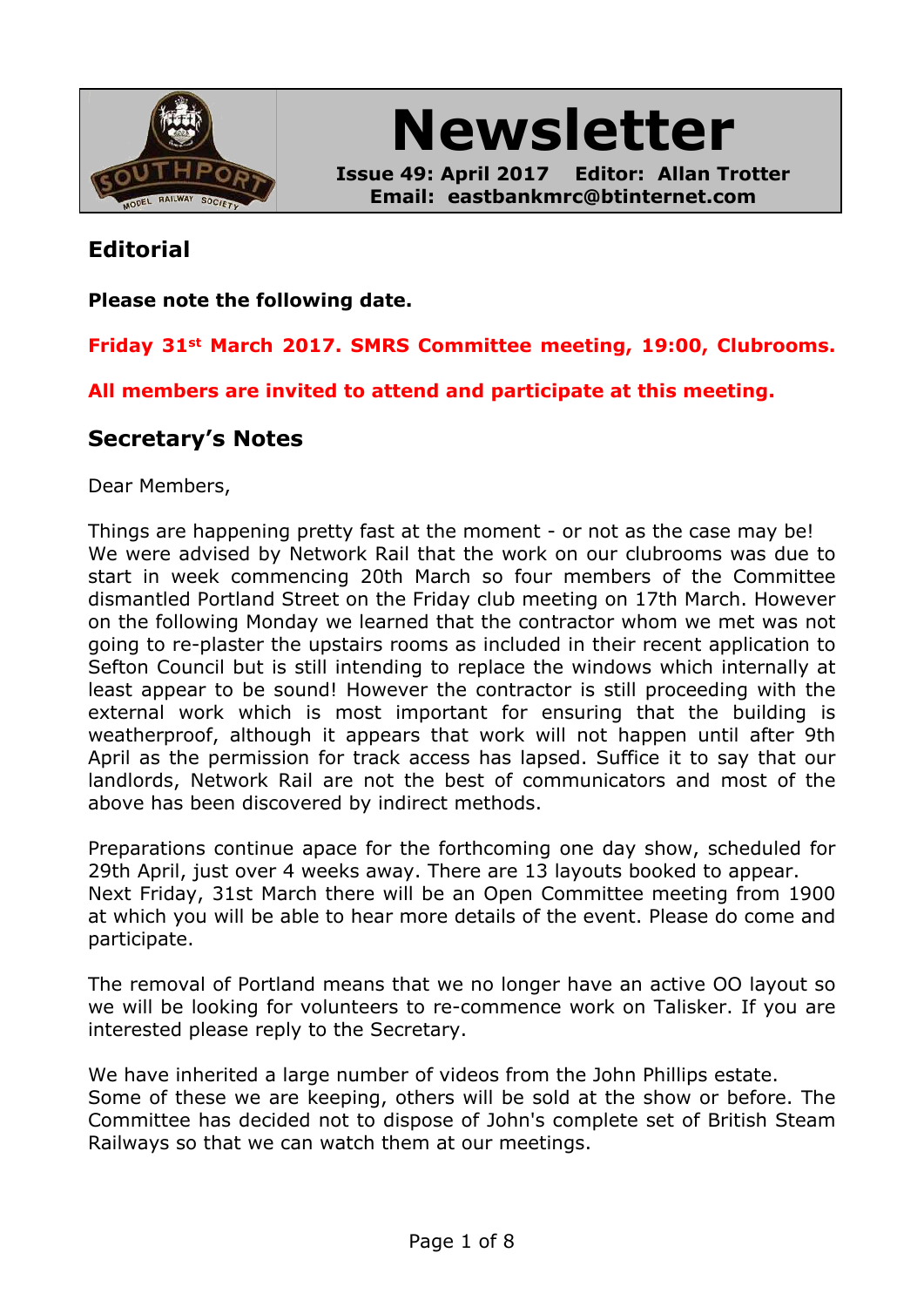## **End of the line for Portland Street our club OO test track?**

Portland Street, our club OO gauge layout, has been with us for a number of years, and whilst not modelled to any specific prototype has nonetheless provided a reliable test bed for running a variety of OO models.

The layout structure was put together over ten years ago with the joinery work being led by Joe Griffin and the wiring being led by Keith Gregory. Although not conventionally scenically developed there are a number of scenic dioramas which were undertaken by Hilary Finch.

The layout was never intended to be fully scenically developed – or taken to exhibitions – but for a number of years has provided a place for members to run new purchases – or newly constructed models. As such the geometry of the track and curves were carefully laid so as to accommodate modern ready to run rolling stock and scratch and kit build rolling stock whose tolerances required a minimum of 3 foot radius.

The Achilles heel of the layout has always been its lack of portability, especially the fact that it could not be dismantled into its component sections – something which is very much a lesson for future projects.

This disadvantage was demonstrated a couple of winters ago when it became necessary to move the layout to undertake remedial plaster work in the room following an especially damp winter.

At this time, the control system for the electric points began to demonstrate its age with a number of the push to make switches burning out and plans were developed for renewal of the wiring with a view to making the layout plug and play for both DC and DCC.

Now, further building work planned by Network Rail including re-plastering with a special plaster designed for heritage buildings means that any further remediation work on the layout had to be suspended and as a precaution most of the track work was lifted.

With so much of the recent history of our club tied up in the layout it would have been a shame to allow the demise of Portland (at least in its present form) to pass without ceremony and following a consultation by the Minister of Transport, regarding the future of the 'Portland Street lines' and the following result was announced:-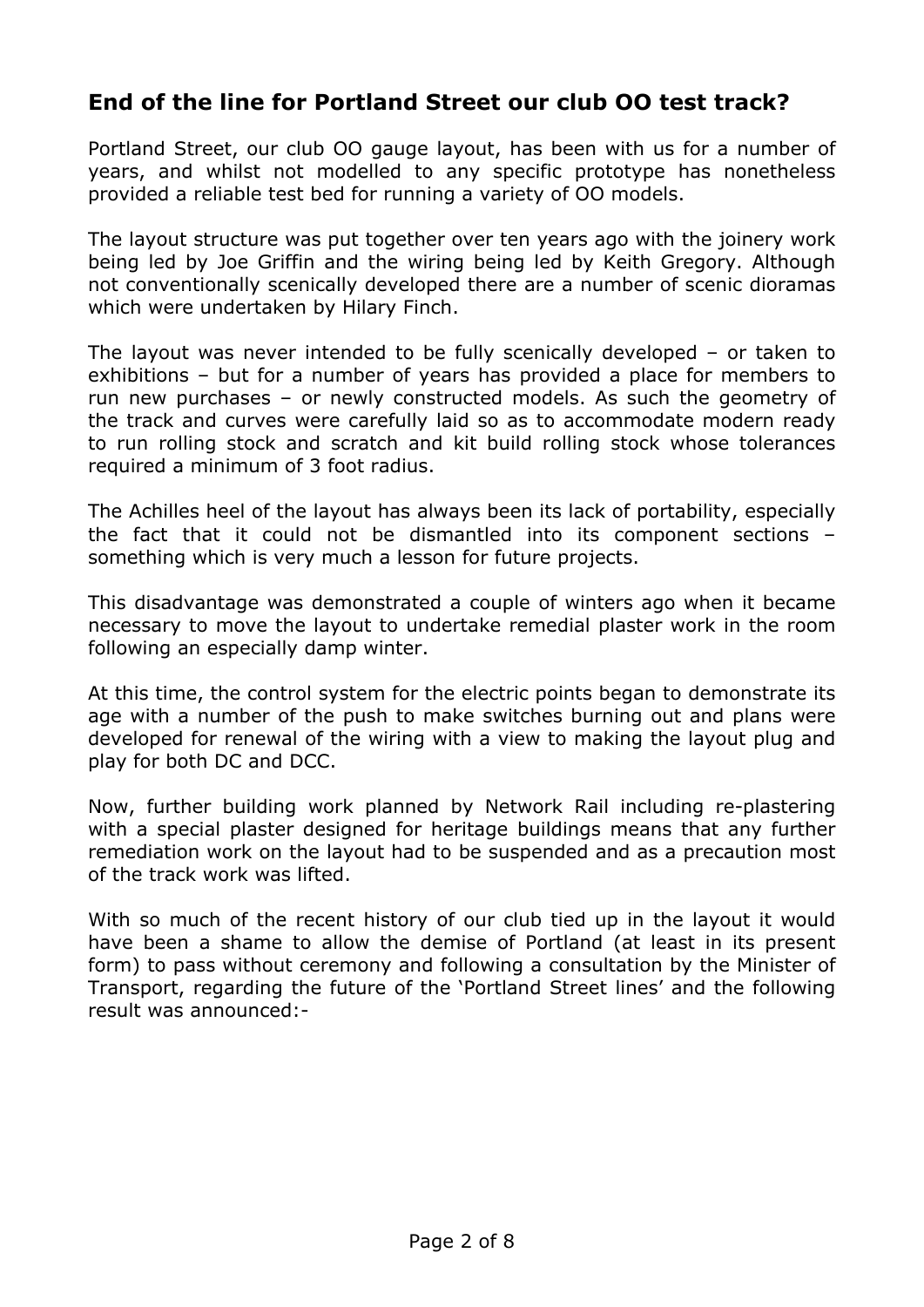# **BRITISH RAILWAYS London Midland Region**

The Minister of Transport has considered the Report prepared by the Independent Inspector in response to the objections made to the Transport Users Consultative Committee and has given his consent to the withdrawal of all rail services between Portland West, Portland Town and Portland East (known as the 'Portland Street lines').

The Inspector notes that whilst some hardship will be caused to regular users of the service, the area is well served by road transport and that there are a number of road services in the area which will be capable of offering alternative transport of passengers, parcels and goods.

Hence, all passenger and freight services will be withdrawn over the Portland lines with effect from 31<sup>st</sup> January 2017 and from that date Portland Town station will be closed.

Further enquiries should be addressed to:-

Maybot Motors, One-way House, Brexit Street, Portland Corbyn's Lost Coaches, Byelection Road, Portland Dave and George's Austerity Buses, c/o Nassau, Bahamas Cleggies Coaches, Oblivion Row, Portland Nigel Garage, You-kipp Cabs, Boomerang Row, Portland

By Order General Manager Euston Station

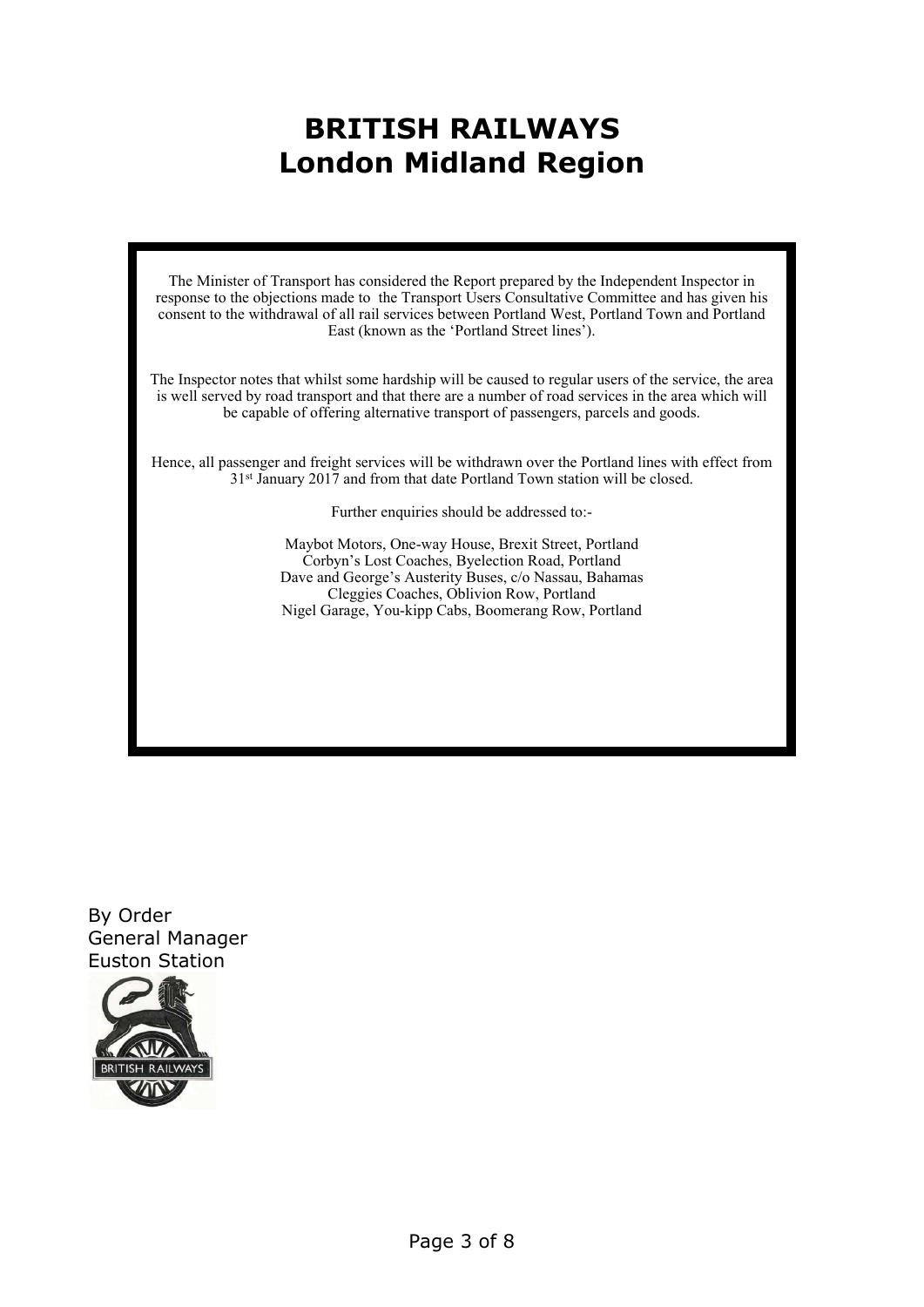Accordingly, as is its custom, the Railway Correspondence and Travel Society organised a "last train" over the line and several well known enthusiasts attended the ceremony as they listended to a rcording of the last train to Preston from Southport on 6th September 1964.

The following day, the wrecking crew moved in to recover most of the track leaving just a single track circuit which itself was removed and the layout structure itself was finally removed on Friday 17th March due to the impending start of work by Network Rail.

And the last word from the stationmaster at Portland Street:-

Thank you for your past support. **Jim Ford.**

## **Sleeper Trip 2016**

Shunning Scotland, last year's Sleeper Trip was to explore the delights of England's Riviera, particularly the many main and branch lines ultimately amalgamated into the GWR. Six club members embarked on this trip which was structured around a sleeper train, obviously, and a three day stay at a camping coach based at Hayle in Cornwall. Stays at Totnes and Minehead completed what was effectively a full week's trip.

Tuesday. Day 1 Derek, Jim, Tony and I met up at Lime St. Virgin First Class lounge to stock up on coffee, biscuits and the new addition, muffins. Pockets bulging we boarded the 11.47 Virgin service to Euston. During the trip we were served in no particular order, wine, coffee, bacon Panini and chocolate cake. An uneventful journey, we then met up with Frank and Malcolm. After poking our heads outside and seeing the torrential rain we adjourned to the Doric Arch to regroup and plan. Numerous options were considered until it was decided the Tate Modern offered the best chance of staying dry. Emerging from the underground on the South Bank there was some confusion as to direction but eventually we set off along the river towards the Tate. The walk enabled us to catch several tourist attractions en route including St. Paul's, Tower Bridge, Southwark Cathedral, Southwark Market, The Golden Hind and The Globe. Depositing cases we explored the museum, desperately trying to work out what were exhibits and what weren't. The most fascinating 'installation' was a group of men erecting what looked like an enormous tree made up of several parts.



Next stop was Paddington to meet up with Jim to have dinner. Jim had opted to explore the rather drier delights of Walthamstow and Willesden via the Northern Line and the Overground and had written himself a sick-note excusing him from the Tate Modern. He reports that Walthamstow really does exist (he changed trains on the platform) and the Tube does go there, but he was unable to find the office where Sir Humphrey

had offered Frank Wiesel a desk in the first episode of Yes Minister. We then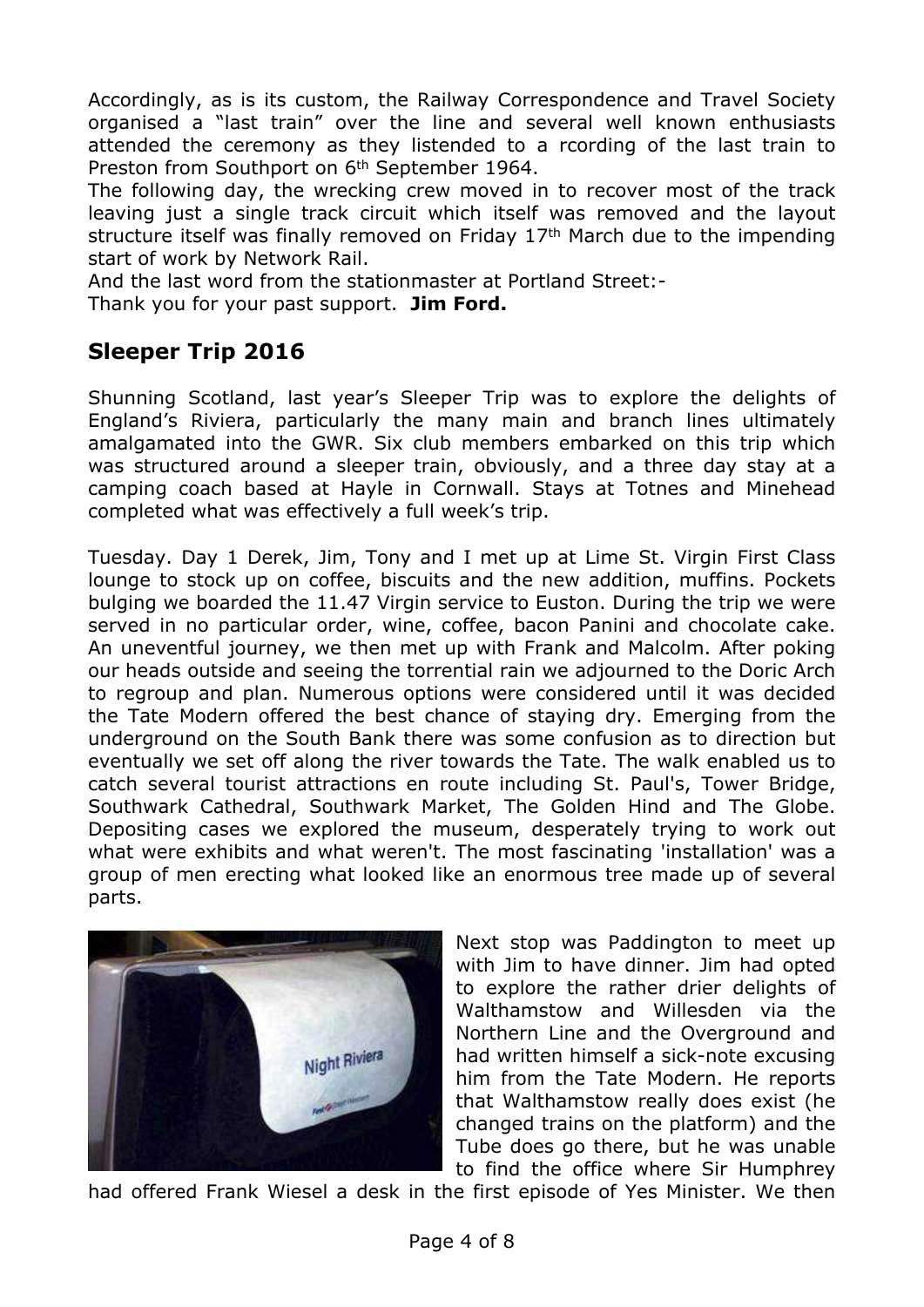retired to GWR's first class lounge for wine, snacks, coffee and Cornish grown tea before boarding our Night Riviera sleeper to Penzance.

Day 2 We alighted at Hayle, very early, and quietly placed our bags in Harvey's Halt, the playhouse, conveniently located next to our sleeper coach.



We then adjourned to the nearby Asda for second breakfast. Then back on the train back to Bodmin Parkway. The plan (Plan A or B or even C?) was to take the Bodmin and Wenford Railway on the branch line from Bodmin Parkway to Bodmin General, however timings were out somewhat and we had a couple of hours to wait at Bodmin Parkway. This station, originally part of the Cornwall Railway, is some 3 miles outside Bodmin. There wasn't much to do. However the ever resourceful Tony found that a bus was due that would take us to Bodmin General where we could pick up the B & W and we could do a return trip. So after a brief bus ride we had an opportunity to partake of a midmorning cream tea at Bodmin General before boarding the service back to Bodmin Parkway pulled by GWR '8750' Class 0-6-0PT 4612. Then back to Bodmin General, a very dramatic ride with the loco working hard up an almost continual incline. The afternoon was to be spent at Nick Wood's who had offered to open his Bodmin and Wadebridge garden railway to us. After a taxi ride we arrived at Nick's and after beer and sandwiches we set to operating on his impressive layout with pneumatic signals, block workings and several locos in steam. Nick had been a founder member of the SMRS and in between workings was more than willing to reminisce about the clubs early days. The most dramatic element of the line was an impressive viaduct constructed by Grace. (\*\*\* Nick's railway is Railway of the Month in August 2016 Railway Modeller).



Many thanks to Nick and Grace for their wonderful hospitality. After a rushed taxi ride back to Bodmin Parkway, we picked up the train back to Hayle where we booked into our Sleeper Coach for the first night of our three night stay.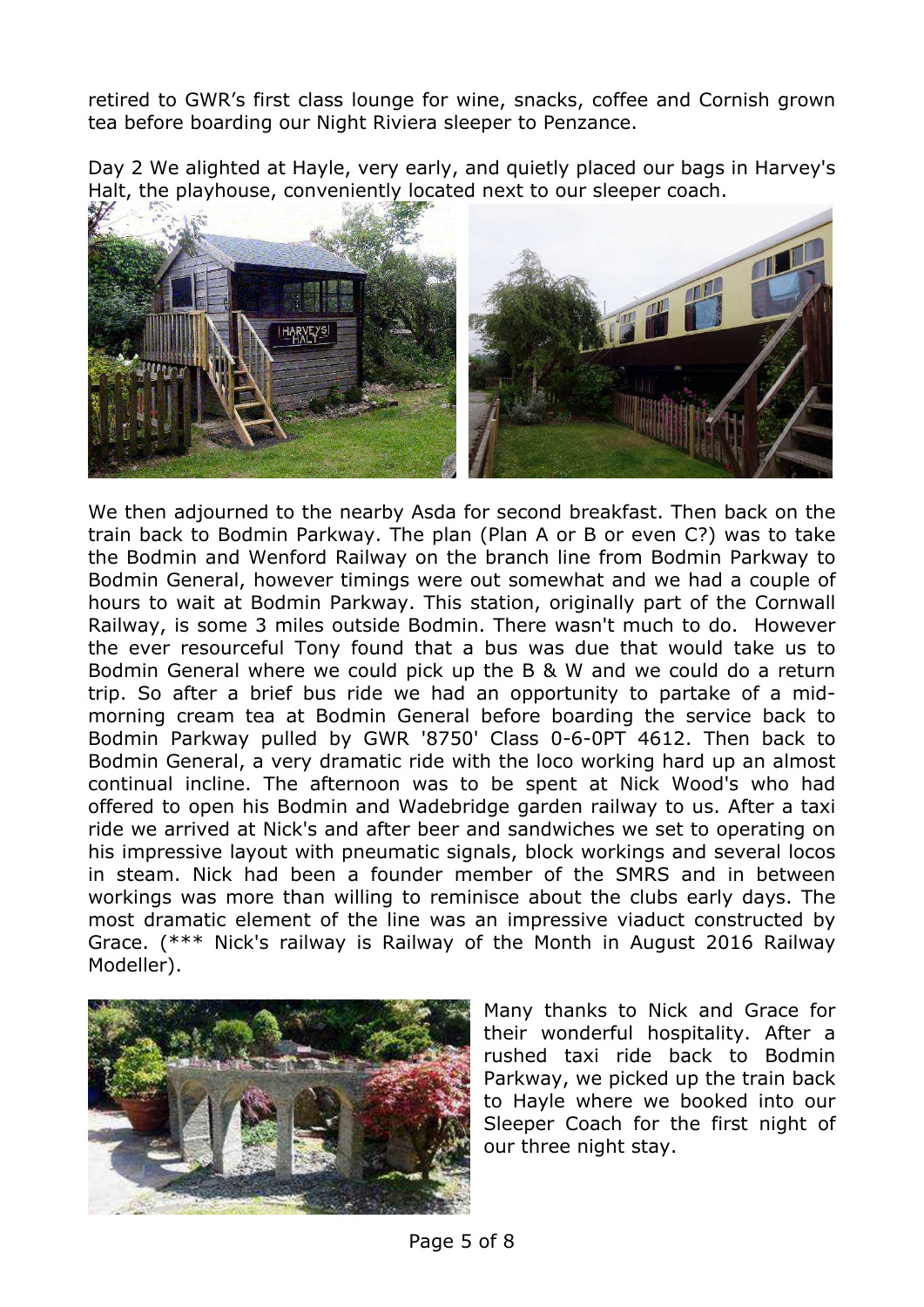

Day 3 and after a first breakfast at the coach we jumped on the train to St. Erth before joining the branch line to St. Ives for our second breakfast at Wetherspoons. A gorgeous day strolling around St. Ives for some and a boat trip for Jim. Before we knew it we were back at Wetherspoons for dinner. The only slight disappointment was that the

Tate Modern (Southwest) was closed for extensive rebuilding so we were denied to opportunity of viewing and comparing their collection with Tate Modern London. Overnight we had become critics of modern art. A local bus back to St. Erth (ringing the changes) and our second night at the coach.

Day 4 dawned and I thought we were going to Falmouth but somehow we ended up at Newquay. I had somehow mixed up my Plan A and Plan B or was it Plan C? A leisurely change at Par on the opposite coast meant we were able to partake of liquid refreshment in the local pub conveniently located on the railway bridge. Then the 20 mile trip across to the Atlantic and a walk down the harbour branch line at Newquay. Another opportunity for a Cornish Pasty and before we knew it, we were heading back to Par for our connection to Hayle. Ever flexible we decided not to alight at Hayle but to continue for the brief 7 mile trip to enjoy the delights of Penzance. Unfortunately there weren't any, unless you have an avid interest in Davy lamps. Then it was a short ride back to Hayle and award winning fish and chips taken al fresco on the sleeper coach outside dining area.



Day 5 and after checking out of the sleeper coach and saying goodbye to Frank we took the train to Totnes where after a short walk we arrived at the South Devon Railway station at Totnes Littlehempston. We took a return trip to Buckfastleigh hauled by GWR outside cylinder 0-6-0PT 1369.

The railway is an impressive operation and we were able to travel on Hawkesworth coaches. Buckfastleigh does have many

attractions including a museum, workshops and an extensive garden railway. We were hauled back by GWR 6412 and after picking up our luggage set off on a short walk to our B&B. Our B&B had the added attraction of a pub with a micro brewery right opposite, Jim and I felt the need to test it out only to find found ourselves in the beer garden in the midst of a row about Brexit.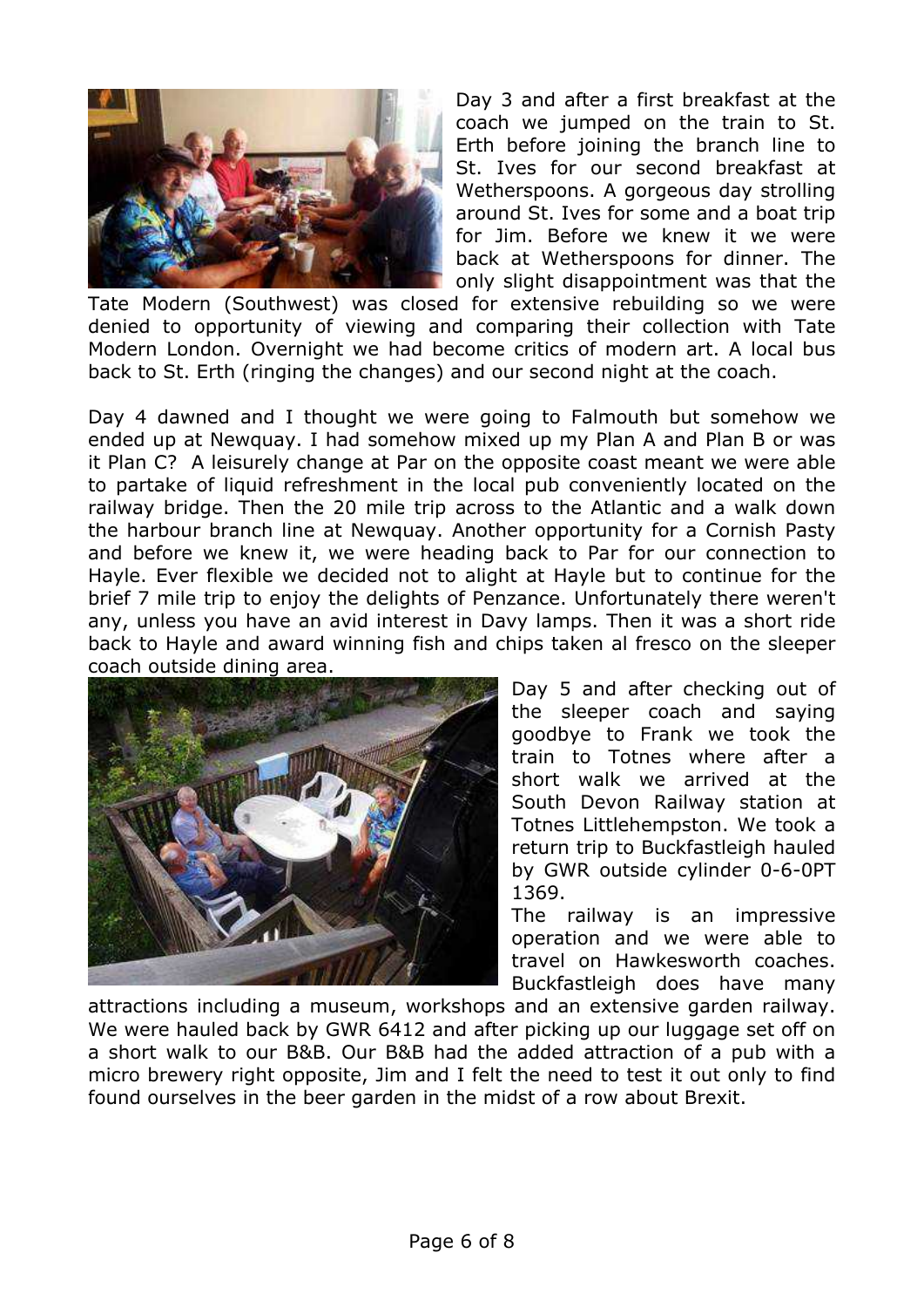

Day 6 saw us embark on an ambitious 'Round Robin' trip. Firstly a river cruise from Totnes to Dartmouth, then a short cruise on the Kingswear Castle a coalfired paddle steamer (Jim went twice), followed by a ferry across to Kingswear then on the Dartmouth Steam Railway (upgrading to the Devon Belle observation car) to Paignton. As an extra treat Derek had arranged for the Red arrows to do a fly by as we approached Goodrington Sands at Paignton.

The final leg of the round robin was an open top bus from Paignton back to Totnes. An excellent day, highlighted by the Red arrows but spoilt by me

discovering a pub in Dartmouth than had all the staff dressed in Hawaiian shirts almost as garish as Jim's. I will let you choose.



Day 7 and after booking out of our digs we headed for the station and our train to Taunton. Here we were to board the bus to Bishops Lydeard to ride the